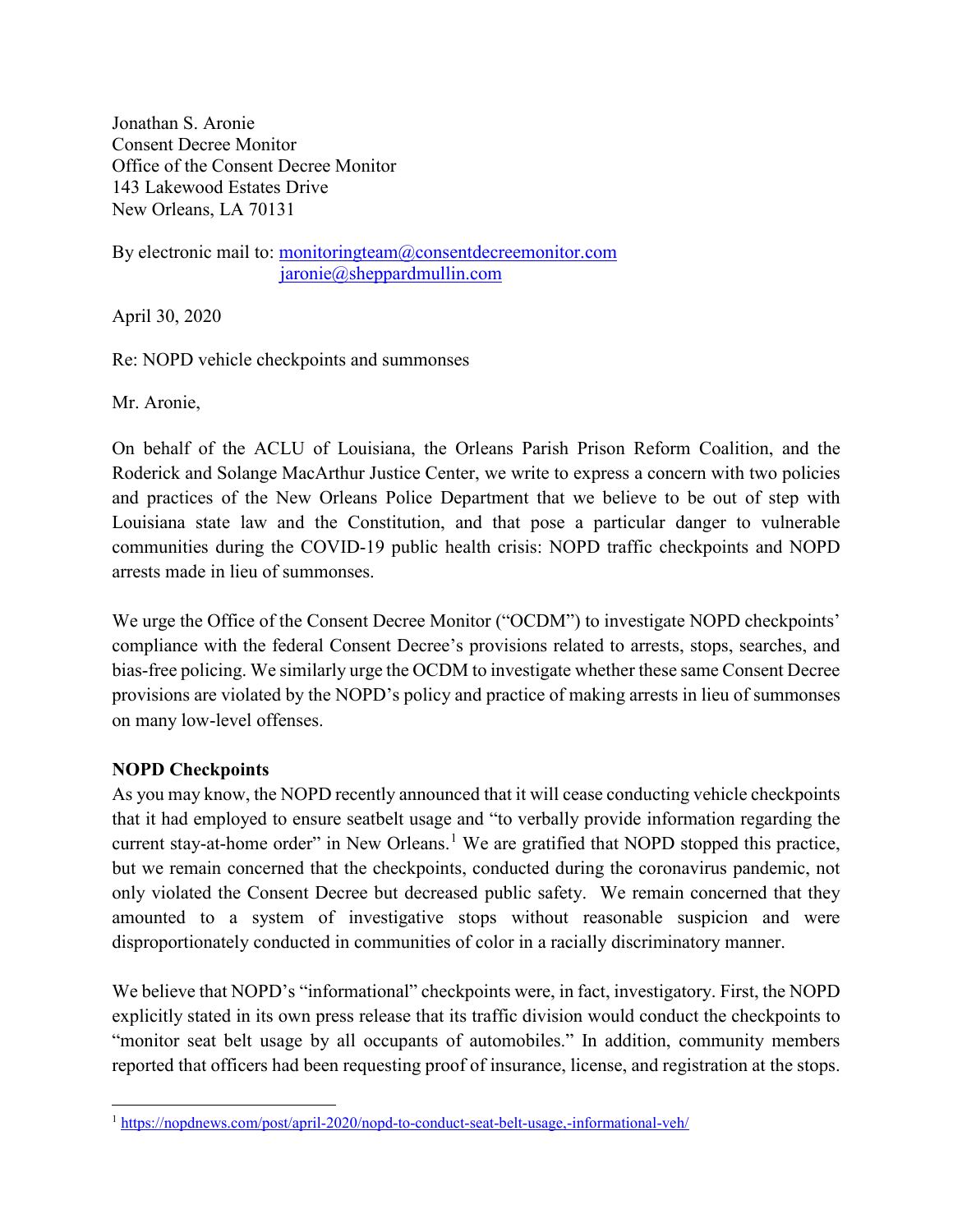Finally, public-records requests made to the City for checkpoint-related documents have been denied because they dealt "with investigative information," relying on La. R.S. 44:3(A)(4)(a), an exemption to Louisiana's public records law for "investigative records." These stops are investigatory, not informational.

The federal Consent Decree provides that NOPD officers "may only conduct investigatory stops or detentions where the officer has reasonable suspicion that a person has been, is, or is about to be engaged in the commission of a crime." ¶ 122.Therefore, an NOPD officer cannot stop a vehicle to then check whether the occupants are wearing seatbelts, obtaining reasonable suspicion after the fact. It also is unclear to us whether the officers have been completing the FICs for every individual stopped, and what inquiries were being made of all vehicle occupants.

Further, community partners have been documenting the checkpoints' locations—of which the community had not received notice, and which had not been previously published—and that those locations appeared to target areas of the City with concentrated poverty that are majority people of color. It is already well-documented that the coronavirus disproportionately affects Black people.[2](#page-1-0) During this pandemic, NOPD's choice to target vulnerable communities was not only discriminatory but promoted racial injustice. Under the Consent Decree, NOPD expressly agrees to ensure bias-free policing throughout its programs, initiatives, and activities. ¶ 178.

We believe that the proffered "informational" justification for NOPD's checkpoints was pretextual. The NOPD's avowed intention to "verbally provide information regarding the current stay-at-home order" was disingenuous, given that such information was already widely available. Moreover, the City has various other means to disseminate information that are more effective than person-to-person contact between NOPD officers and vehicle occupants. Such checkpoints would be problematic under the best of circumstances; during the current public-health crisis, they actually reduced public safety by requiring increased contact between people who are not of the same household. This was dangerous for officers and residents.

## **NOPD Failure to Issue Summonses in Lieu of Arrest**

NOPD policy (41.8) operates to make arrests the default for most offenses, instead of issuing summonses. This implicates a safety concern for officers and community members, makes NOPD procedure out of compliance with state law, and has the danger to result in biased policing.

The fact that NOPD policy 41.8 mandates arrest instead of summons in the vast majority of offenses and situations is particularly concerning during the current public-health crisis, because each arrest puts community members, NOPD officers, and sheriff's deputies in danger of contracting COVID-19 during the inevitable physical contact in the booking and arrest process.

<span id="page-1-0"></span> <sup>2</sup> <https://www.cdc.gov/coronavirus/2019-ncov/need-extra-precautions/racial-ethnic-minorities.html>